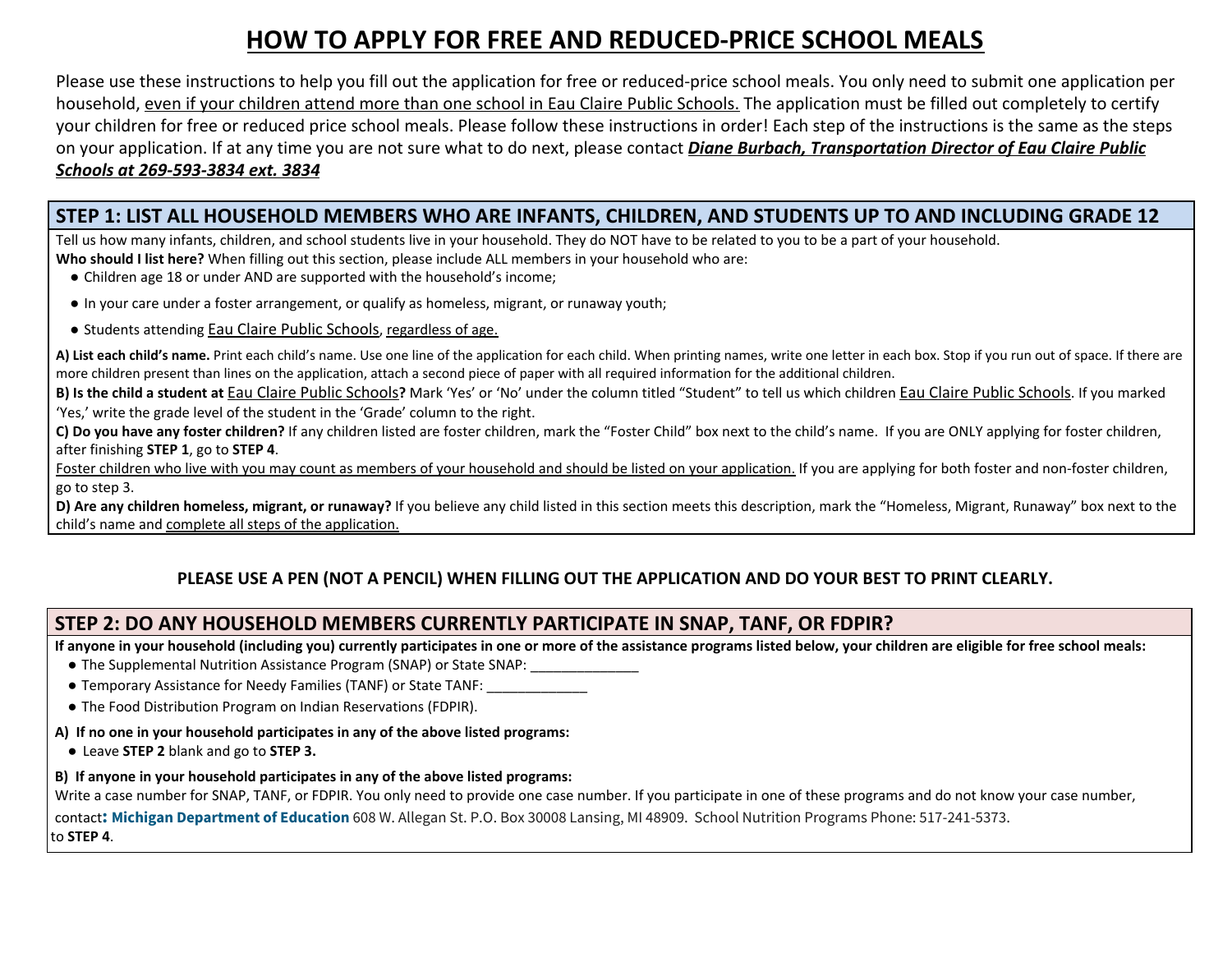# **STEP 3: REPORT INCOME FOR ALL HOUSEHOLD MEMBERS**

#### **How do I report my income?**

- Use the charts titled "Sources of Income for Adults" and "Sources of Income for Children," printed on the back side of the application form to determine if your household has income to report.
- Report all amounts in GROSS INCOME ONLY. Report all income in whole dollars. Do not include cents.
	- o Gross income is the total income received before taxes.
- $\circ$  Many people think of income as the amount they "take home" and not the total, "gross" amount. Make sure that the income you report on this application has NOT been reduced to pay for taxes, insurance premiums, or any other amounts taken from your pay.
- Write a "0" in any fields where there is no income to report. Any income fields left empty or blank will also be counted as a zero. If you write "0" or leave any fields blank, you are certifying (promising) that there is no income to report. If local officials suspect that your household income was reported incorrectly, your application will be investigated.
- Mark how often each type of income is received using the check boxes to the right of each field.

### **3.A. REPORT INCOME EARNED BY CHILDREN**

A) Report all income earned or received by children. Report the combined gross income for ALL children listed in STEP 1 in your household in the box marked "Child Income." Only count foster children's income if you are applying for them together with the rest of your household.

*What is Child Income?* Child income is money received from outside your household that is paid DIRECTLY to your children. Many households do not have any child income.

### **3.B. REPORT INCOME EARNED BY ADULTS**

**Who should I list here?**

- When filling out this section, please include ALL adult members in your household who are living with you and share income and expenses, even if they are not related and *even if they do not receive income of their own.*
- *● Do NOT include:*
	- o People who live with you but are not supported by your household's income AND do not contribute income to your household.
	- o Infants, Children and students already listed in **STEP 1.**

B) List adult household members' names. Print the name of each household member in the boxes marked "Names of Adult Household Members (First and Last)." Do not list any *household members you listed in STEP 1.* If a child listed in **STEP 1** has income, follow the instructions in **STEP 3, part A.**

**C) Report earnings from work.** Report all income from work in the "Earnings from Work" field on the application. This is usually the money received from working at jobs. If you are a self-employed business or farm owner, you will report your net income.

*What if I am self-employed?* Report income from that work as a net amount. This is calculated by subtracting the total operating expenses of your business from its gross receipts or revenue.

D) Report income from public assistance/child support/alimony. Report all income that applies in the "Public Assistance/Child Support/Alimony" field on the application. Do not report the cash value of any public assistance benefits NOT listed on the chart. If income is received from child support or alimony, only report court-ordered payments. Informal but regular payments should be reported as "other" income in the next part.

**E) Report income from pensions/retirement/all other income.** Report all income that applies in the "Pensions/Retirement/ All Other Income" field on the application.

**F) Report total household size.** Enter the total number of household members in the field "Total Household Members (Children and Adults)." This number MUST be equal to the number of household members listed in **STEP 1** and **STEP 3**. If there are any members of your household that you have not listed on the application, go back and add them. It is very important to list all household members, as the size of your household affects your eligibility for free and reduced-price meals.

G) Provide the last four digits of your Social Security Number. An adult household member must enter the last four digits of their Social Security Number in the space provided. You are eligible to apply for benefits even if you do not have a Social Security Number. If no adult household members have a Social Security Number, leave this space blank and mark the box to the right labeled "Check if no SSN."